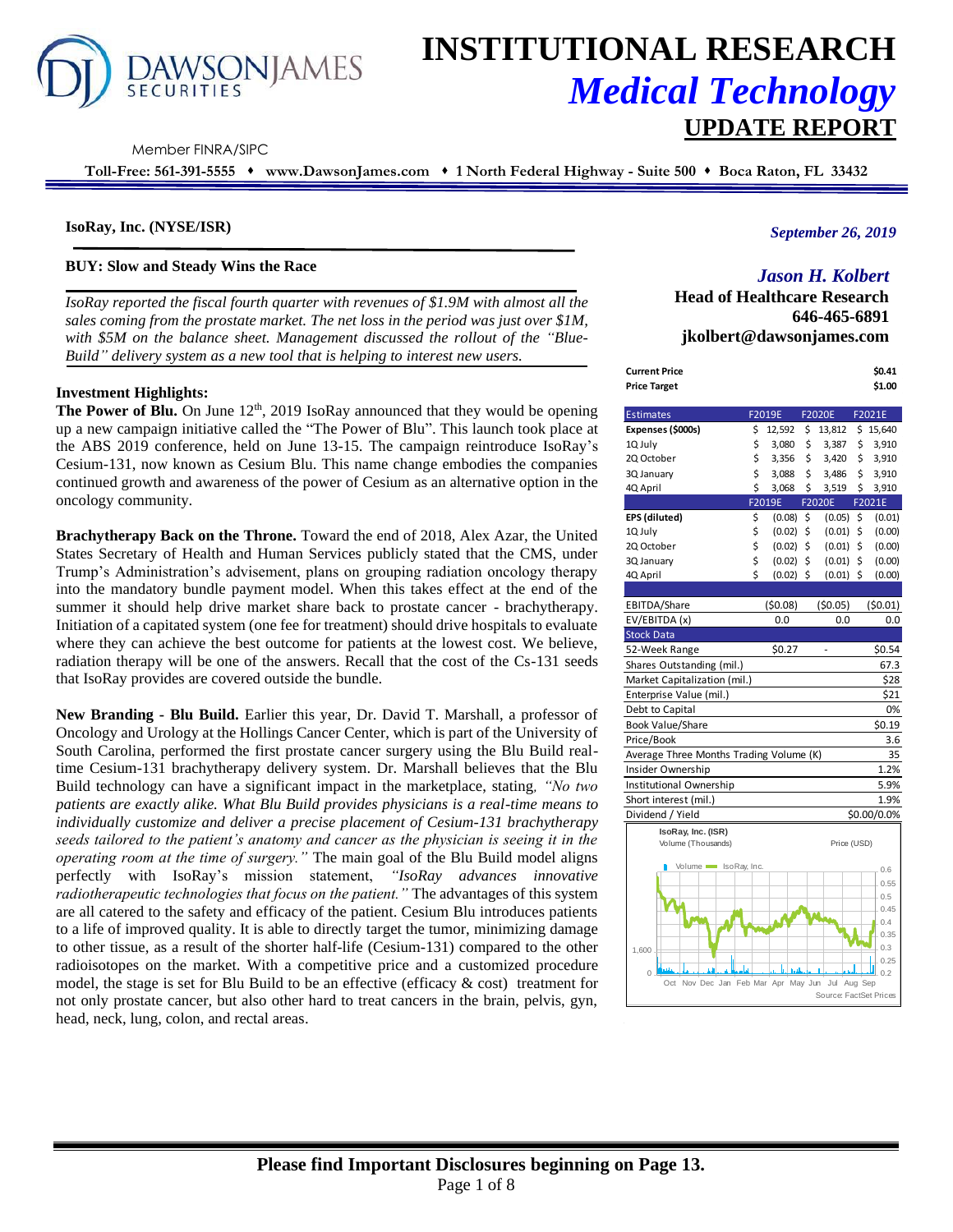

**A Key Collaboration Opportunity.** IsoRay Inc. has established an important connection with the Texas Oncology group, an independent oncology practice with over 210 locations in Texas and around 460 working physicians. This new training collaboration was announced on April 16, 2019, and will aid in public awareness of brachytherapy and the revolutionary capability of Cesium-131. The goal of this program is to help train the next generation of brachytherapists using several different approaches like case observations, practice on artificial prostates, physics planning, and real-time procedure methodology. These video tutorials can all be accessed through their webinar.

**Valuation:** We model Cesium Blu in both prostate and non-prostate cancer markets; however, we see the real driver as the prostate cancer marketplace. Adoption of GammaTile for brain cancer treatment should begin to increase over the next few years generating more Cs-131 seeds sales (to GT Medical), but for conservatism, we apply only a 10% probability of success that our market share estimates will be fully realized. Using these metrics, we model the market potential and discount back using a 15% rate in our FCF, discounted EPS, and sum-of-the-parts models to arrive at a \$1.00 price target. These metrics are dependent on our clinical assumptions.

**Risk Factors:** Investment Risk, Market Share Risk, Regulatory Risk, Commercial Risk, and Financial Risk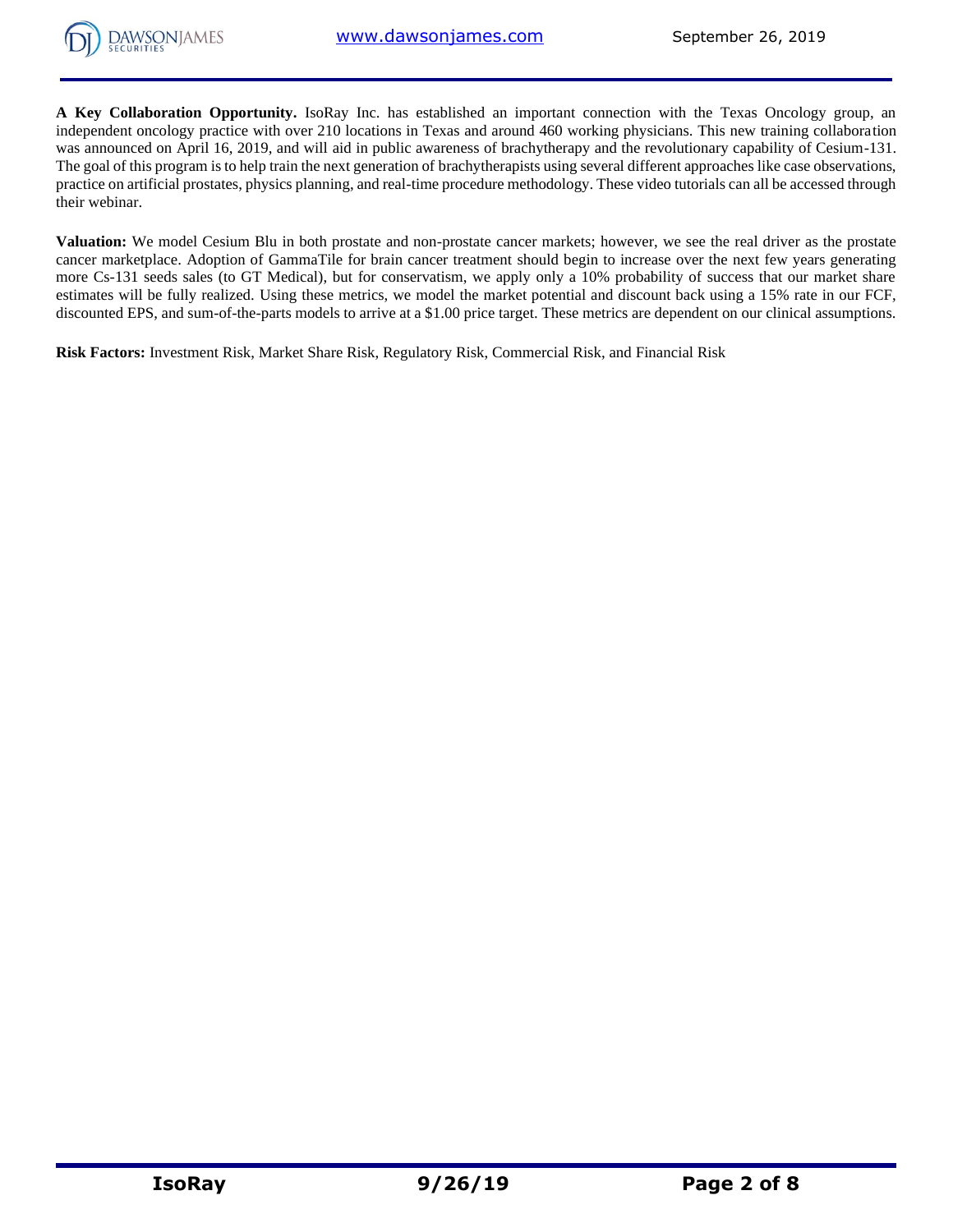

## **Modeling Assumptions:**

- 1. We assume continued growth of the patient incidence and prevalence of prostate cancer. We also assume that brachytherapy can become a larger part of the over-all prostate cancer therapy marketplace. We currently assume brachytherapy is under 10% and over the next decade and rise to \$17%. Within the brachytherapy marketplace, Cs-131 has just a 5% market share. We assume that share can rise by 23% over the next decade.
- 2. Pricing. We assume on average \$70 per seed and 50 seeds per case in PC. Please see the market model below for our assumptions in non-prostate indications.
- 3. For IsoRay, and a result of the complexities of Isotope management, there may be a significant reduction in the cost of manufacturing associated with the volume.
- 4. GammaTile. We model the recurrent brain cancers marketplace (300,000 cases per year) and assume the market is based on the 75% of patients who may undergo tumor resection. At just 3% market share, \$150 per seed and 65 seeds on average, the market becomes significant at \$86M annually. We apply just a 10% probability that the full commercial opportunity can be realized based on GT Medical's ability to invest the needed capital to aggressively change the current treatment paradigm.

## **Exhibit 11: Cs-131 Models in Prostate, Other and GammaTile.**

| CS-131 sales (\$000)                                            | 2018A      | 2019E   | 2020E    | 2021E    | 2022E    | 2023E    | 2024E    | 2025E    | 2026E    | 2027E    | 2028E    | 2029E    | 2030E    |
|-----------------------------------------------------------------|------------|---------|----------|----------|----------|----------|----------|----------|----------|----------|----------|----------|----------|
| <b>Prostate Cancer</b>                                          | 260,840    | 266,057 | 271,378  | 276,806  | 282,342  | 287,989  | 293,748  | 299,623  | 305,616  | 311,728  | 317,963  | 324,322  | 330,808  |
| % Patients electing monotherapeutic brachytherapy               | 9.3%       | 9.4%    | 9.6%     | 9.8%     | 10.0%    | 12.0%    | 13.0%    | 14.0%    | 15.0%    | 16.0%    | 17.0%    | 17.0%    | 17.2%    |
| Number of patients for brachytherapy                            | 24,258     | 25,009  | 26.052   | 27.127   | 28,234   | 34,559   | 38.187   | 41,947   | 45,842   | 49.876   | 54,054   | 55,135   | 56,899   |
| Market share                                                    | 5.0%       | 6.0%    | 8.0%     | 10.0%    | 12.0%    | 14.0%    | 16.0%    | 18.0%    | 20.0%    | 22.0%    | 22.5%    | 22.7%    | 22.8%    |
| Patients electing CS-131 (Over lodine-125 or Palladium-103)     | 1,213      | 1.501   | 2,084    | 2,713    | 3,388    | 4,838    | 6,110    | 7,551    | 9,168    | 10,973   | 12,162   | 12,516   | 12,973   |
| Price per seed                                                  | 70         | 70      | 70       | 70       | 70       | 70       | 70       | 70       | 70       | 70       | 70       | 70       | 70       |
| Seeds per patient                                               | 50         | 50      | 50       | 50       | 50       | 50       | 50       | 50       | 50       | 50       | 50       | 50       | 50       |
| CS-131 sales (Prostate cancer) (\$000)                          | \$4,245    | \$5,252 | \$7,295  | \$9,494  | \$11,858 | \$16,934 | \$21,385 | \$26,427 | \$32,090 | \$38,405 | \$42,567 | \$43,805 | \$45,405 |
|                                                                 | 505713%    |         |          |          |          |          |          |          |          |          |          |          |          |
| Non-prostate cancers (Head & Neck), Gyn., Lung Cancer           | 254,000    | 259.080 | 264,262  | 269.547  | 274,938  | 280,437  | 286,045  | 291.766  | 297,601  | 303,554  | 309,625  | 312.721  | 315,848  |
| % Patients receiving brachytherapy (monotherapy or combination) | 10.0%      | 12.0%   | 13.00%   | 14.00%   | 15.00%   | 16.00%   | 17.00%   | 18.00%   | 19.00%   | 20.00%   | 21.00%   | 22.00%   | 23.00%   |
| Number of patients for brachytherapy                            | 25,400     | 31.090  | 34.354   | 37.737   | 41.241   | 44.870   | 48.628   | 52,518   | 56.544   | 60.711   | 65.021   | 68.799   | 72,645   |
| Market share                                                    | 0.3%       | 0.5%    | 0.8%     | $1.0\%$  | 1.5%     | $2.0\%$  | $2.5\%$  | $3.0\%$  | $3.5\%$  | $4.0\%$  | 4.5%     | 4.9%     | 4.9%     |
| Patients receiving CS-131 brachytherapy                         | 76         | 155     | 258      | 377      | 619      | 897      | 1.216    | 1.576    | 1,979    | 2.428    | 2.926    | 3.371    | 3,560    |
| Price per seed                                                  | 115        | 115     | 115      | 115      | 115      | 115      | 115      | 115      | 115      | 115      | 115      | 115      | 115      |
| Seeds per patients                                              | 65         | 65      | 65       | 65       | 65       | 65       | 65       | 65       | 65       | 65       | 65       | 65       | 65       |
| CS-131 sales (Non-prostate cancer) (\$000)                      | \$570      | \$1.162 | \$1,926  | \$2,821  | \$4,624  | \$6,708  | \$9,087  | \$11,777 | \$14,793 | \$18,153 | \$21.871 | \$25,199 | \$26,608 |
|                                                                 |            |         |          |          |          |          |          |          |          |          |          |          |          |
| (S000)<br><b>GammaTile</b>                                      | 2018A      | 2019E   | 2020E    | 2021E    | 2022E    | 2023E    | 2024E    | 2025E    | 2026E    | 2027E    | 2028E    | 2029E    | 2030E    |
| Brain cancer (cs/yr) - Candidates (new and recurrent)           | 300,000    | 306,000 | 312,120  | 318,362  | 324.730  | 331,224  | 337,849  | 344,606  | 351,498  | 358,528  | 365,698  | 373,012  | 380,473  |
| % Patients undergoing surgical resection                        | 75.0%      | 75.0%   | 75.0%    | 75.0%    | 75.0%    | 75.0%    | 75.0%    | 75.0%    | 75.0%    | 75.0%    | 75.0%    | 75.0%    | 75.0%    |
| Patients requiring treatment of tumor bed following resection   | 225,000    | 229,500 | 234.090  | 238,772  | 243.547  | 248.418  | 253.387  | 258.454  | 263.623  | 268.896  | 274.274  | 279.759  | 285,354  |
| Market share                                                    | 0.0%       | 0.1%    | 0.5%     | $1.0\%$  | $1.3\%$  | $1.5\%$  | $1.8\%$  | $2.0\%$  | $2.3\%$  | $2.5\%$  | 2.8%     | 3.1%     | 3.1%     |
| Patients receiving wafer                                        | $^{\circ}$ | 230     | 1.170    | 2,388    | 3,044    | 3,726    | 4.434    | 5,169    | 5,932    | 6,722    | 7.543    | 8.673    | 8,846    |
| Price per seed                                                  | \$150      | \$150   | \$150    | \$150    | \$150    | \$150    | \$150    | \$150    | \$150    | \$150    | \$150    | \$150    | \$150    |
| Seeds per patients                                              | 65         | 65      | 65       | 65       | 65       | 65       | 65       | 65       | 65       | 65       | 65       | 65       | 65       |
| <b>Probability Factor</b>                                       | 10%        | 10%     | 10%      | 10%      | 10%      | 10%      | 10%      | 10%      | 10%      | 10%      | 10%      | 10%      | 10%      |
| Wafer sales (Mengioma's) (\$000)                                | \$0        | \$224   | \$1,141  | \$2,328  | \$2,968  | \$3,633  | \$4,323  | \$5,040  | \$5,783  | \$6,554  | \$7,354  | \$8,456  | \$8,625  |
| Probability adjusted sales (\$000)                              | \$0        | \$224   | \$1,141  | \$2,328  | \$2,968  | \$3,633  | \$4,323  | \$5,040  | \$5,783  | \$6,554  | \$7,354  | \$8,456  | \$8,625  |
|                                                                 |            |         |          |          |          |          |          |          |          |          |          |          |          |
| <b>Combined Revenues</b>                                        | \$4,815    | \$6,638 | \$10,362 | \$14,643 | \$19,451 | \$27,275 | \$34,796 | \$43,244 | \$52,666 | \$63,112 | \$71,793 | \$77.459 | \$80,638 |

*Source: Dawson James*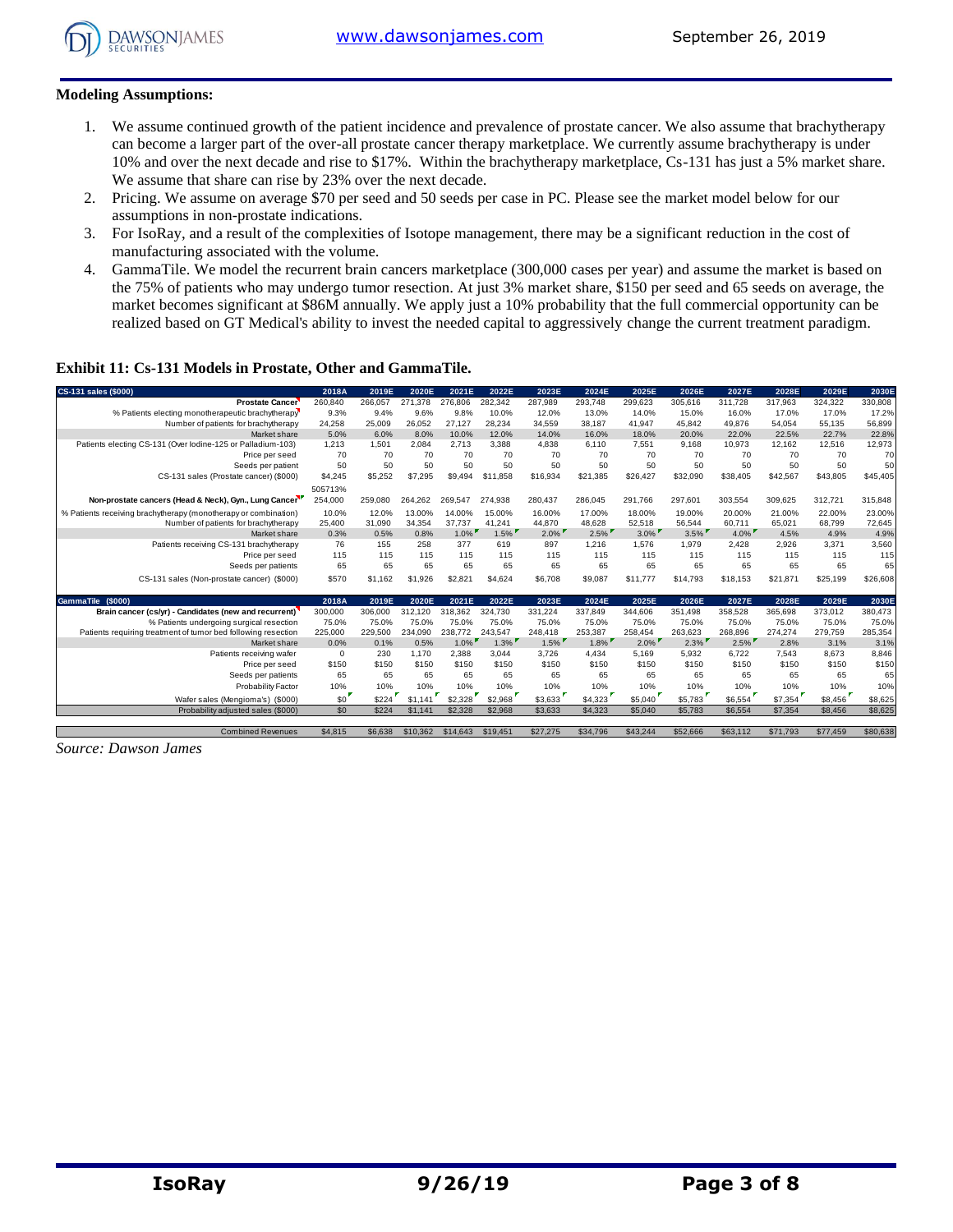

## **VALUATION**

We see IsoRay as an established company that has commercialized an approved product that has strong product attributes. Revenue today are small at just \$6M annually, but we believe these revenues, with our modest assumptions, can grow over the coming decade. For these reasons, we apply a 15% risk rate. Typically for early stage companies with no approved products which possess a lot of clinical risks we use a 30% risk rate and for established companies with more predictable revenues and typically cash flow positive we apply a 10% risk rate. We model the company's revenues (and expenses) out to 2030. We consider the need to raise capital, and as such, we use a future projected share count. We then apply these metrics to our free cash flow to the firm (FCFF), Discounted earnings (dEPS) and the sum of the parts (SOP) model, which are equal weighted, averaged and rounded to the nearest whole number. This method results in a \$1.00 price target for IsoRay.

## **Exhibit 12. FCFF Model**

| IsoRay Medical, Inc.           |                 |                  |                 |
|--------------------------------|-----------------|------------------|-----------------|
|                                | \$<br>Average   | 1.1 <sub>1</sub> |                 |
|                                | Price Target \$ | 1.1              |                 |
|                                | Year            | 2019             |                 |
| DCF Valuation Using FCF (mln): |                 |                  |                 |
| units ('000)                   |                 |                  | 20 <sup>1</sup> |
| EBIT                           |                 |                  | (6,7)           |
| <b>Tax Rate</b>                |                 |                  |                 |
| $EBIT(1-t)$                    |                 |                  | (6,7)           |
| CapEx                          |                 |                  | ٠               |
| Depreciation                   |                 |                  | ۰               |
| Change in NWC                  |                 |                  |                 |
| <b>ECE</b>                     |                 |                  | 167             |

|                                | Average \$              | 1.1         |               |                          |                          |                          |                          |                          |               |               |               |               |               |               |               |
|--------------------------------|-------------------------|-------------|---------------|--------------------------|--------------------------|--------------------------|--------------------------|--------------------------|---------------|---------------|---------------|---------------|---------------|---------------|---------------|
|                                | Price Target \$<br>Year | 1.1<br>2019 |               |                          |                          |                          |                          |                          |               |               |               |               |               |               |               |
| DCF Valuation Using FCF (mln): |                         |             |               |                          |                          |                          |                          |                          |               |               |               |               |               |               |               |
| units ('000)                   |                         |             | 2018A         | 2019E                    | 2020E                    | 2021E                    | 2022E                    | 2023E                    | 2024E         | 2025E         | 2026E         | 2027E         | 2028E         | 2029E         | 2030E         |
| EBIT<br><b>Tax Rate</b>        |                         |             | (6,700)<br>0% | (5,612)<br>0%            | (3, 497)<br>4%           | (1,044)<br>7%            | 1,323<br>9%              | 5,861<br>11%             | 10,148<br>14% | 15,135<br>16% | 20,860<br>17% | 26,751<br>18% | 31,396<br>19% | 34,840<br>25% | 36,467<br>29% |
| $EBIT(1-t)$                    |                         |             | (6,700)       | (5,612)                  | (3, 357)                 | (971)                    | 1,204                    | 5,216                    | 8,727         | 12,713        | 17,314        | 21,936        | 25,430        | 26,046        | 25,789        |
| CapEx                          |                         |             | $\sim$        | $\overline{\phantom{a}}$ | ۰                        | $\overline{\phantom{a}}$ | $\overline{\phantom{a}}$ | $\overline{\phantom{a}}$ |               |               |               |               |               |               |               |
| Depreciation<br>Change in NWC  |                         |             | $\sim$        | $\overline{\phantom{a}}$ | $\overline{\phantom{a}}$ | ٠                        | $\overline{\phantom{a}}$ |                          |               |               |               |               | ٠             |               | ٠             |
| FCF                            |                         |             | (6,700)       | (5,612)                  | (3,357)                  | (971)                    | 1,204                    | 5,216                    | 8,727         | 12,713        | 17,314        | 21,936        | 25,430        | 26,046        | 25,789        |
| PV of FCF                      |                         |             | (7,705)       | (5,612)                  | (2,919)                  | (734)                    | 792                      | 2,982                    | 4,339         | 5,496         | 6,509         | 7,171         | 7,229         | 6,438         | 5,543.20      |
| Discount Rate                  |                         |             | 15%           |                          |                          |                          |                          |                          |               |               |               |               |               |               |               |
| Long Term Growth Rate          |                         |             | 1%            |                          |                          |                          |                          |                          |               |               |               |               |               |               |               |
| <b>Terminal Cash Flow</b>      |                         |             | 186,050       |                          |                          |                          |                          |                          |               |               |               |               |               |               |               |
| Terminal Value YE2030          |                         |             | 39,990        |                          |                          |                          |                          |                          |               |               |               |               |               |               |               |
| <b>NPV</b>                     |                         |             | 77,224        |                          |                          |                          |                          |                          |               |               |               |               |               |               |               |
| NPV-Debt                       |                         |             |               |                          |                          |                          |                          |                          |               |               |               |               |               |               |               |
| Shares out (thousands)         |                         |             | 70,325        | 2030E                    |                          |                          |                          |                          |               |               |               |               |               |               |               |

*Source: Dawson James*

#### **Exhibit 13. Discounted EPS Model**

| <b>Discount Factor</b> | 15%        |
|------------------------|------------|
| Selected Year EPS      | \$<br>0.37 |

shares out (thousands) 70,325 2030E<br>NPV Per Share (thousands) 70,325 2030E NPV Per Share \$ 1.1

| Current Year<br>Year of EPS |                | 2019<br>2030 |          |    |        | Discount Rate and Earnings Multiple Varies, Year is Constant | 2030 EPS |        |             |      |
|-----------------------------|----------------|--------------|----------|----|--------|--------------------------------------------------------------|----------|--------|-------------|------|
| Earnings Multiple           |                | 10           |          |    | 5%     | 10%                                                          | 15%      | 20%    | 25%         | 30%  |
|                             |                |              | Earnings |    |        |                                                              |          |        |             |      |
| Discount Factor             |                | 15%          | Multiple |    | \$0.43 | \$0.26                                                       | \$0.16   | \$0.10 | $$0.06$$ \$ | 0.04 |
| Selected Year EPS           | $\mathfrak{s}$ | 0.37         |          |    | \$1.09 | \$0.65                                                       | \$0.40   | \$0.25 | $$0.16$ \$  | 0.10 |
| <b>NPV</b>                  |                | 0.80         |          | 10 | \$2.17 | \$1.30                                                       | \$0.80   | \$0.50 | $$0.32$$ \$ | 0.21 |
|                             |                |              |          | 15 | \$3.26 | \$1.95                                                       | \$1.20   | \$0.75 | $$0.48$ \$  | 0.31 |
|                             |                |              |          | 20 | \$4.35 | \$2.61                                                       | \$1.60   | \$1.00 | \$0.64\$    | 0.41 |
|                             |                |              |          | 25 | \$5.43 | \$3.26                                                       | \$2.00   | \$1.25 | $$0.80$$ \$ | 0.52 |
|                             |                |              |          | 30 | \$6.52 | \$3.91                                                       | \$2.40   | \$1.50 | $$0.96$ \$  | 0.62 |
|                             |                |              |          | 35 | \$7.61 | \$4.56                                                       | \$2.80   | \$1.75 | $$1.12$ \$  | 0.73 |

#### **Exhibit 14. Sum of the Parts Model**

|                                           |       | Source: Dawson James           | -- 1            | .         | <b>.</b><br>.   | $ -$       |
|-------------------------------------------|-------|--------------------------------|-----------------|-----------|-----------------|------------|
|                                           |       |                                |                 |           |                 |            |
| <b>Exhibit 14. Sum of the Parts Model</b> |       |                                |                 |           |                 |            |
| IsoRay, Inc.                              | LT Gr | Discount Rate Yrs. to Peak Mkt |                 | % Success | Peak Sales MM's | <b>NPV</b> |
| CS-131 (Prostate cancer)                  | $1\%$ | 15%                            | $\sqrt{5}$      | 100%      | \$45            | \$324      |
| <b>NPV</b>                                |       |                                |                 |           |                 | \$0.69     |
| CS-131 (non-prostate cancer)              | 1%    | 15%                            | $5\overline{)}$ | 100%      | \$27            | \$190      |
| <b>NPV</b>                                |       |                                |                 |           |                 | \$0.40     |
| GammaTile                                 | 1%    | 30%                            | 3               | 50%       | \$86            | \$297      |
| <b>NPV</b>                                |       |                                |                 |           |                 | \$0.29     |
| Net Margin                                |       |                                |                 |           |                 | 30%        |
| MM Shrs OS (2028E)                        |       |                                |                 |           |                 | 70         |
| <b>Total</b>                              |       |                                |                 |           |                 | \$1.4      |

*Source: Dawson James*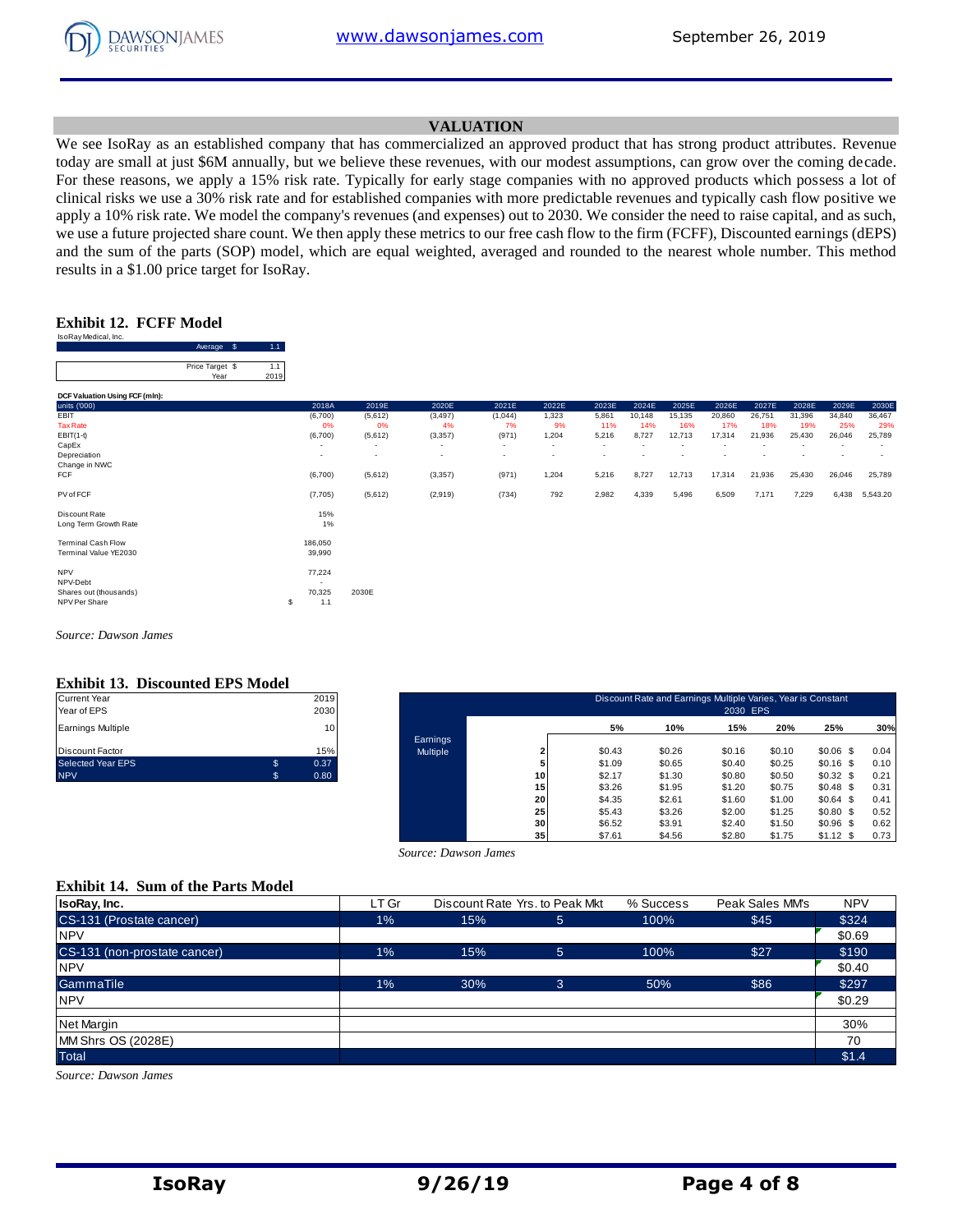

## **Risk Analysis:**

**Investment Risk**: IsoRay is a small capital company, which can translate into high volatility and risk for investors. The company's revenues depend on one product with multiple applications. Prostate cancer treatment accounted for greater than three-fourths of product sales, and the prostate cancer market has been declining.

**Market Share Risk.** IsoRay faces well-entrenched competition within the brachytherapy marketplace as well as outside the marketplace from well-capitalized large pharma and biotechnology companies.

**Regulatory Risk**: Barium is the main raw material used to make Cesium-131. IsoRay relies heavily on the production of Barium. The main supplier of Cesium-131 is in Russia, so the majority of the production of Cesium is dependent on U.S. - Russian relations. The manufacturing facilities all need to pass certain standards of operation in order to be functionally running.

**Commercial Risk**: End consumers may believe that there is a lack of product doses for Cesium 131, and radiation therapy represents a complication for some providers.

**Financial Risk**: IsoRay is likely to have additional capital raises before the company can be self-sustaining.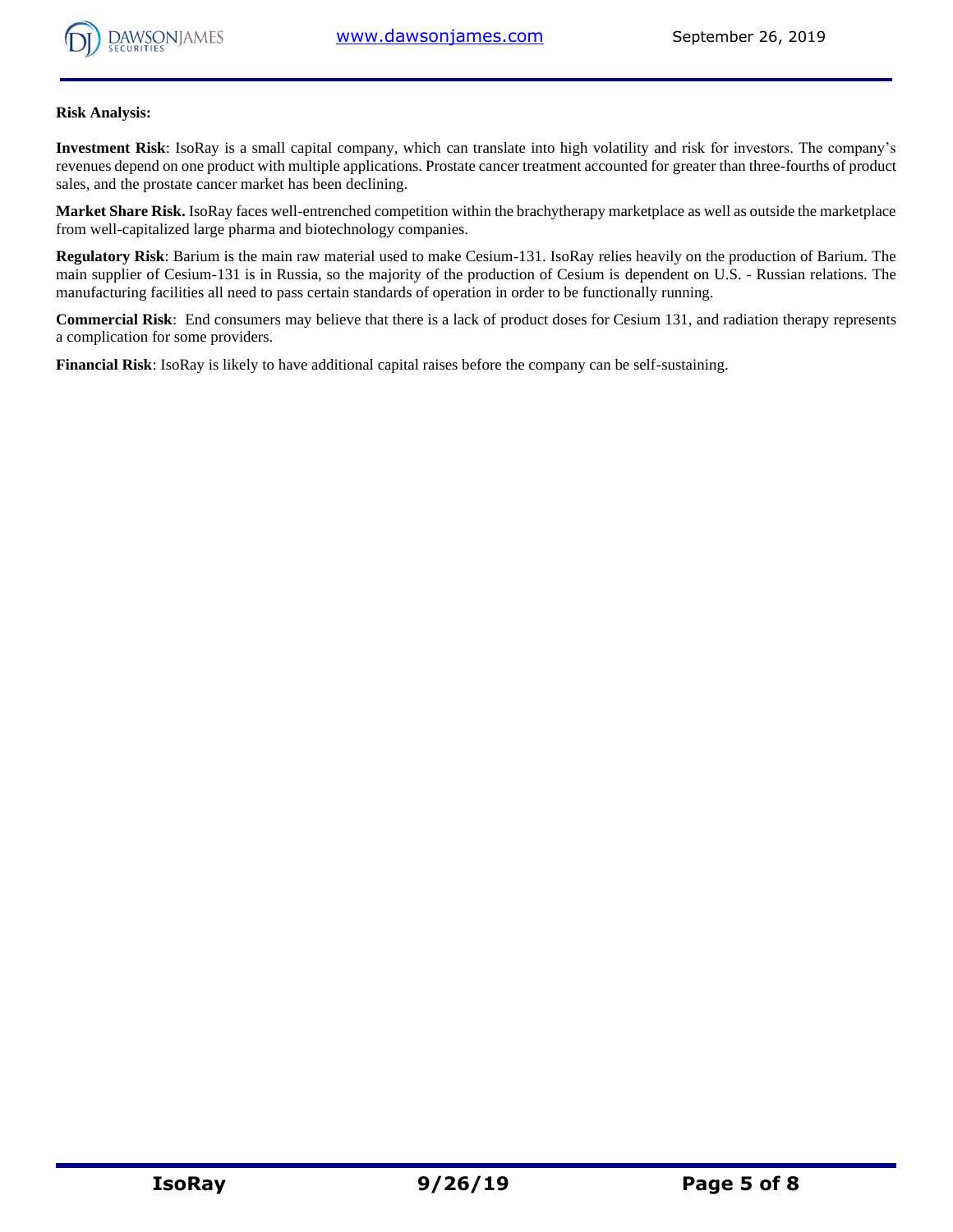

# **Exhibit 15. Income Statement**

| <b>Exhibit 15. Income Statement</b>                  |         |         |           |         |          |           |         |           |         |         |         |         |           |         |         |         |        |        |        |        |        |        |        |        |        |        |
|------------------------------------------------------|---------|---------|-----------|---------|----------|-----------|---------|-----------|---------|---------|---------|---------|-----------|---------|---------|---------|--------|--------|--------|--------|--------|--------|--------|--------|--------|--------|
| IsoRay™ Medical, Inc.: Income Statement (\$000)      | 6.2017  | 6,2018  | July-Sept | Oct-Dec | Jan-Mar  | Apr-Jun   | 6.2019  | July-Sept | Oct-Dec | Jan-Mar | Apr-Jun | 6.2020  | July-Sept | Oct-Dec | Jan-Mar | Apr-Jun | 6.2021 | 6.2022 | 6.2023 | 6.2024 | 6.2025 | 6.2026 | 6.2027 | 6.2028 | 6.2029 | 6.2030 |
| IsoRay™ Medical, Inc.: YE Jun 30                     | 2017A   | 2018A   | 1Q19A     | 2Q19A   | 3Q19A    | 4Q19A     | 2019A   | 1Q20E     | 2Q20E   | 3Q20E   | 4Q20E   | 2020E   | 1Q21E     | 2Q21E   | 3Q21E   | 4Q21E   | 2021E  | 2022E  | 2023E  | 2024E  | 2025E  | 2026E  | 2027E  | 2028E  | 2029E  | 2030E  |
| Cs-131 Prostate Cancer                               | 4.761   | 5,369   | 1,208     | 1,260   | 1,366    | 1,550     | 5,252   | 1,678     | 1,751   | 1,897   | 1,970   | 7,295   | 2.374     | 2,374   | 2,374   | 2,374   | 9,494  | 11,858 | 16,934 | 21,385 | 26,427 | 32,090 | 38,405 | 42,567 | 43,805 | 45,405 |
| Cs-131 Seeds (non-prostate - non-brain)              |         | 506     | 267       | 279     | 302      | 314       | 1,162   | 481       | 481     | 481     | 481     | 1,926   | 705       | 705     | 705     | 705     | 2,821  | 4,624  | 6,708  | 9,087  | 11,777 | 14,793 | 18,153 | 21,871 | 25,199 | 26,608 |
| Gamma Tile                                           |         |         | 51        | 54      | 58       | 60        | 224     | 285       | 285     | 285     | 285     | 1.141   | 582       | 582     | 582     | 582     | 2,328  | 2,968  | 3,633  | 4,323  | 5,040  | 5,783  | 6,554  | 7,354  | 8.456  | 8,625  |
| <b>Total Product Sales</b>                           | 4.761   | 5.923   | 1.562     | 1.904   | 1.924    | 1.924     | 7.314   | 2.445     | 2.518   | 2.663   | 2.736   | 10.362  | 3.661     | 3.661   | 3.661   | 3.661   | 14.643 | 19,451 | 27,275 | 34,796 | 43,244 | 52,666 | 63,112 | 71,793 | 77,459 | 80,638 |
| <b>Expenses</b>                                      |         |         |           |         |          |           |         |           |         |         |         |         |           |         |         |         |        |        |        |        |        |        |        |        |        |        |
| Cost of product sales (prostate)                     | 3,923   | 3,790   | 938       | 1,000   | 900      | 970       | 3,808   | 1,100     | 1,133   | 1,199   | 1,231   | 4,663   | 1,464     | 1,464   | 1,464   | 1,464   | 5,857  | 7,586  | 10,092 | 12,526 | 15,135 | 17,907 | 21,458 | 24,410 | 25,562 | 26,61  |
| COGS % of revenue                                    | 82%     | 68%     | 60%       | 79%     | 66%      | 50%       | 64%     | 45%       | 45%     | 45%     | 45%     | 45%     | 40%       | 40%     | 40%     | 40      | 409    | 39%    | 37%    | 36%    | 35%    | 34'    | 34'    | 349    | 339    | 33%    |
| Cost of product sales (non-prostate)                 |         | 291     | 100       | 139     | 145      | 75        | 459     | 153       | 153     | 153     | 153     | 613     | 257       | 257     | 257     | 257     | 1,030  | 1,518  | 2,068  | 2,682  | 3,363  | 4,115  | 4,941  | 5,845  | 6,731  | 7,047  |
| COGS % of revenue                                    | 20%     |         | 8%        | 42%     | 40%      | 209       | 28%     | 20%       | 20%     | 20%     | 20%     | 20%     | 20%       | 20%     | 20%     | 20%     | 209    | 20%    | 20%    | 20%    | 20%    | 20%    | 20%    | 20%    | 20%    | 20%    |
| Sales and marketing expenses                         | 2.310   | 2.660   | 649       | 702     | 645      | 683       | 2.679   | 683       | 683     | 683     | 683     | 2.733   | 697       | 697     | 697     | 697     | 2.787  | 2,843  | 2.900  | 2,958  | 3.017  | 3.077  | 3.139  | 3,202  | 3.266  | 3,331  |
| S&M% of revenue                                      |         |         |           |         |          |           |         |           |         |         |         |         |           |         |         |         |        |        |        |        |        |        |        |        |        |        |
| General and administrative expenses                  | 3.918   | 4.165   | 973       | 1,101   | 1,099    | 999       | 4.172   | 1.064     | 1,064   | 1,064   | 1,064   | 4,255   | 1,085     | 1.085   | 1,085   | 1,085   | 4.341  | 4,427  | 4,516  | 4,606  | 4,698  | 4,792  | 4.888  | 4,986  | 5.086  | 5,187  |
| G&A % of revenue                                     |         |         |           |         |          |           |         |           |         |         |         |         |           |         |         |         |        |        |        |        |        |        |        |        |        |        |
| Research and development                             | 965     | 1.746   | 420       | 414     | 299      | 341       | 1,474   | 387       | 387     | 387     | 387     | 1.548   | 406       | 406     | 406     | 406     | 1,625  | 1,706  | 1,792  | 1,827  | 1,846  | 1,864  | 1,883  | 1,902  | 1,921  | 1,940  |
| R&D % of revenue                                     |         |         |           |         |          |           |         |           |         |         |         |         |           |         |         |         |        |        |        |        |        |        |        |        |        |        |
|                                                      | (48)    |         |           |         |          |           |         |           |         |         |         |         |           |         |         |         |        |        |        |        |        |        |        |        |        |        |
| <b>Stk Optn's</b>                                    |         |         |           |         |          |           |         |           |         |         |         |         |           |         |         |         |        |        |        |        |        |        |        |        |        |        |
| Non-GAAP, Adi                                        |         |         |           |         |          |           |         |           |         |         |         |         |           |         |         |         |        |        |        |        |        |        |        |        |        |        |
| <b>Total Expenses</b>                                | 11.068  | 12.652  | 3.080     | 3.356   | 3.088    | 3.068     | 12.592  | 3.387     | 3.420   | 3,486   | 3.519   | 13,812  | 3.910     | 3.910   | 3.910   | 3.910   | 15,640 | 18.081 | 21.367 | 24,600 | 28,060 | 31.756 | 36,309 | 40.344 | 42.565 | 44.116 |
| Operating income (Loss)                              | (6.307) | (6.729) | (1,518)   | (1,429) | (1, 163) | (1, 144)  | (5,278) | (943)     | (903)   | (822)   | (782)   | (3.450) | (249)     | (249)   | (249)   | (249)   | (997)  | 1,370  | 5.908  | 10,195 | 15.184 | 20,911 | 26.802 | 31,449 | 34.895 | 36,523 |
| Interest income                                      | 11'     | 29      |           | 15      | 34       | 49        |         |           |         |         |         |         |           |         |         |         |        |        |        |        |        |        |        |        |        |        |
| Change in fair value of warrant derivative liability | 27      |         |           |         |          |           |         |           |         |         |         |         |           |         |         |         |        |        |        |        |        |        |        |        |        |        |
| Financing and interest expense                       |         |         |           |         |          |           |         |           |         |         |         |         |           |         |         |         |        |        |        |        |        |        |        |        |        |        |
| <b>Total other income</b>                            | 144     | 29      | 10        | 15      | 36       | $\Lambda$ |         |           |         |         |         |         |           |         |         |         |        |        |        |        |        |        |        |        |        |        |
| <b>Pretax Income</b>                                 | (6.163) | (6.700) | (1.508)   | (1.414) | (1, 127) | (1,095)   | (5,278) | (943)     | (903)   | (822)   | (782)   | (3.450) | (249)     | (249)   | (249)   | (249)   | (997)  | 1.370  | 5.908  | 10.195 | 15.184 | 20.911 | 26,802 | 31,449 | 34.895 | 36,523 |
| Income Tax Benefit (Provision)                       |         |         |           |         | $\sim$   | $\sim$    | ۰.      | (38)      | (36)    | (33)    | (31)    | (138)   | (17)      | (17)    | (17)    | (17)    | (70)   | 123    | 650    | 1,427  | 2.429  | 3.555  | 4.824  | 5.975  | 8,808  | 10,694 |
| <b>Tax Rate</b>                                      |         |         |           |         |          |           |         | 4%        | 4%      | 4%      |         |         | 7%        |         | 7%      |         |        |        |        | 14'    | 169    | - 45   |        |        |        | 29%    |
| <b>GAAP Net Income (loss)</b>                        | (6.166) | (6,711) | (1.511)   | (1,416) | (1.130)  | (1.098)   | (5.278) | (905)     | (867)   | (790)   | (751)   | (3.312) | (232)     | (232)   | (232)   | (232)   | (927)  | 1.246  | 5.258  | 8.768  | 12.755 | 17.356 | 21.978 | 25,474 | 26,087 | 25,829 |
| Preferred stock dividends                            | (11)    | (11.00) |           |         |          | 3.00      |         |           |         |         |         |         |           |         |         |         |        |        |        |        |        |        |        |        |        |        |
| GAAP-EPS                                             | (0.11)  | (0.12)  | (0.02)    | (0.02)  | (0.02)   | (0.02)    | (0.08)  | (0.01)    | (0.01)  | (0.01)  | (0.01)  | (0.05)  | (0.00)    | (0.00)  | (0.00)  | (0.00)  | (0.01) | 0.02   | 0.08   | 0.13   | 0.19   | 0.25   | 0.32   | 0.37   | 0.38   | 0.37   |
| Non GAAP EPS (dil)                                   | (0.11)  | (0.12)  | (0.02)    | (0.02)  | (0.02)   | (0.02)    | (0.08)  | (0.01)    | (0.01)  | (0.01)  | (0.01)  | (0.05)  | (0.00)    | (0.00)  | (0.00)  | (0.00)  | (0.01) | 0.02   | 0.08   | 0.13   | 0.19   | 0.25   | 0.32   | 0.37   | 0.38   | 0.37   |
| Wgtd Avg Shrs (Bas) - '000s                          | 55.016  | 55.159  | 66.147    | 67.331  | 67.333   | 67.357    | 67.042  | 67.424    | 67.492  | 67.559  | 67.627  | 67.526  | 67.694    | 67.762  | 67,830  | 67,898  | 67.796 | 68,068 | 68,340 | 68,614 | 68,889 | 69.165 | 69.442 | 69.720 | 70,000 | 70,280 |
| Wgtd Avg Shrs (Dil) - '000s                          | 55.016  | 55.159  | 66.147    | 67,331  | 67.333   | 67.357    | 67.042  | 67.424    | 67.492  | 67,559  | 67.627  | 67.526  | 67.694    | 67.762  | 67,830  | 67,898  | 67.796 | 68,068 | 68,340 | 68,614 | 68,889 | 69.165 | 69.442 | 69.720 | 70,000 | 70.280 |

*Source: Dawson James and Company Reports*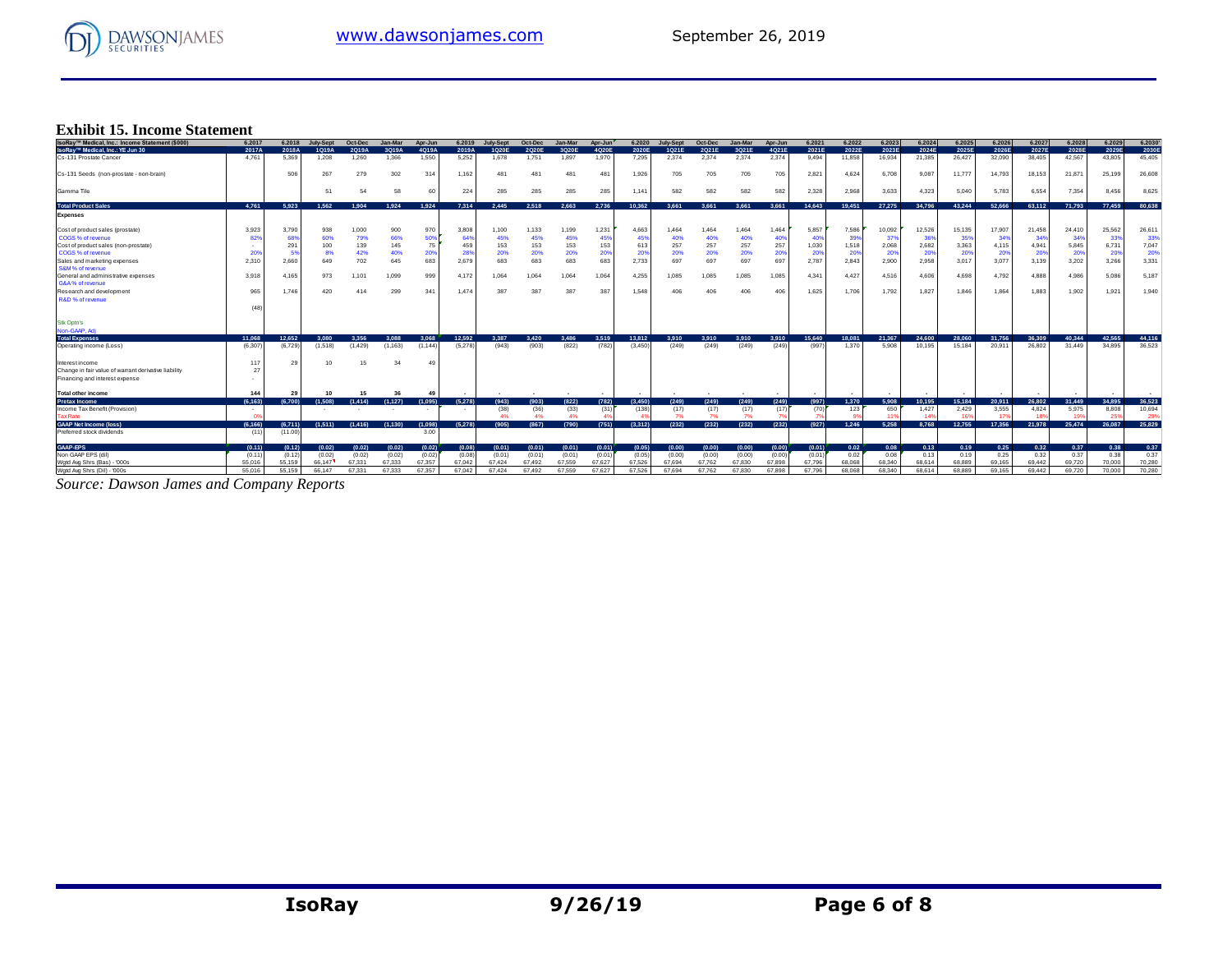

## Companies mentioned in this report

*GT Medical (private) Centers for Medicare and Medicaid Services (Federal Agency)*

## **Important Disclosures:**

## **Price Chart:**



Price target and rating changes over the past three years: Initiated – Buy – July 1, 2019 – Price Target  $$1.00$ Update – Buy – September 26, 2019 – Price Target \$1.00

Dawson James Securities, Inc. (the "Firm") is a member of the Financial Industry Regulatory Authority ("FINRA") and the Securities Investor Protection Corporation ("SIPC").

The Firm does not make a market in the securities of the subject company(s). The Firm has NOT engaged in investment banking relationships with ISR in the prior twelve months, as a manager or co-manager of a public offering and has NOT received compensation resulting from those relationships. The Firm may seek compensation for investment banking services in the future from the subject company(s). The Firm has NOT received any other compensation from the subject company(s) in the last 12 months for services unrelated to managing or co-managing of a public offering.

Neither the research analyst(s) whose name appears on this report nor any member of his (their) household is an officer, director or advisory board member of these companies. The Firm and/or its directors and employees may own securities of the company(s) in this report and may increase or decrease holdings in the future. As of August 31, 2019, the Firm as a whole did not beneficially own 1% or more of any class of common equity securities of the subject company(s) of this report. The Firm, its officers, directors, analysts or employees may effect transactions in and have long or short positions in the securities (or options or warrants related to those securities) of the company(s) subject to this report. The Firm may affect transactions as principal or agent in those securities.

Analysts receive no direct compensation in connection with the Firm's investment banking business. All Firm employees, including the analyst(s) responsible for preparing this report, may be eligible to receive non-product or service specific monetary bonus compensation that is based upon various factors, including total revenues of the Firm and its affiliates as well as a portion of the proceeds from a broad pool of investment vehicles consisting of components of the compensation generated by investment banking activities, including but not limited to shares of stock and/or warrants, which may or may not include the securities referenced in this report.

Although the statements in this report have been obtained from and are based upon recognized statistical services, issuer reports or communications, or other sources that the Firm believes to be reliable, we cannot guarantee their accuracy. All opinions and estimates included in this report constitute the analyst's judgment as of the date of this report and are subject to change without notice.